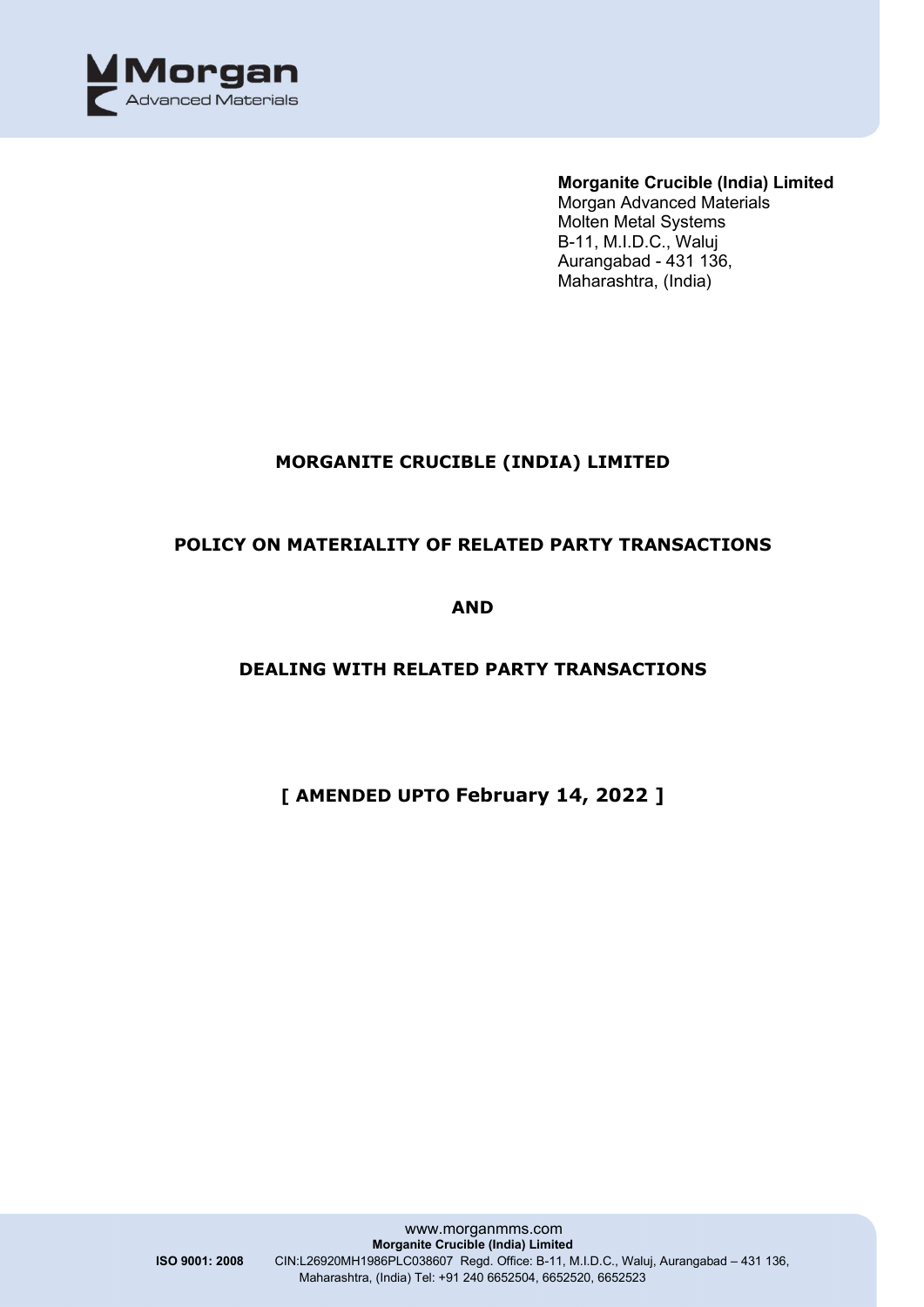

#### **I. Purpose:**

This policy is framed pursuant to Corporate Governance requirements under the Securities and Exchange Board of India (Listing Obligations and Disclosure Requirements) Regulations, 2015 ("Listing Regulations") and also the Companies Act, 2013 (the "Act"), as amended from time to time ensuring the transactions are executed on an arm's length basis and in a transparent and fair manner.

#### **II. Definition:**

"Arm's length transaction" means a transaction between two Related Parties that is conducted as if they were unrelated, so that there is no conflict of interest.

"Associate Company", as per Section 2 (6) of the Companies Act, 2013 in relation to another company, means a Company in which that other company has a significant influence, but which is not a subsidiary company of the company having such influence and includes a joint venture company.

Explanation – For the purpose of this definition, "significant influence" means control of at least twenty per cent of total share capital or of business decision under agreement.

"Audit Committee" means the audit committee constituted by the Board of Directors of the Company in accordance regulation 18 of listing regulations. and provisions of Companies Act, 2013.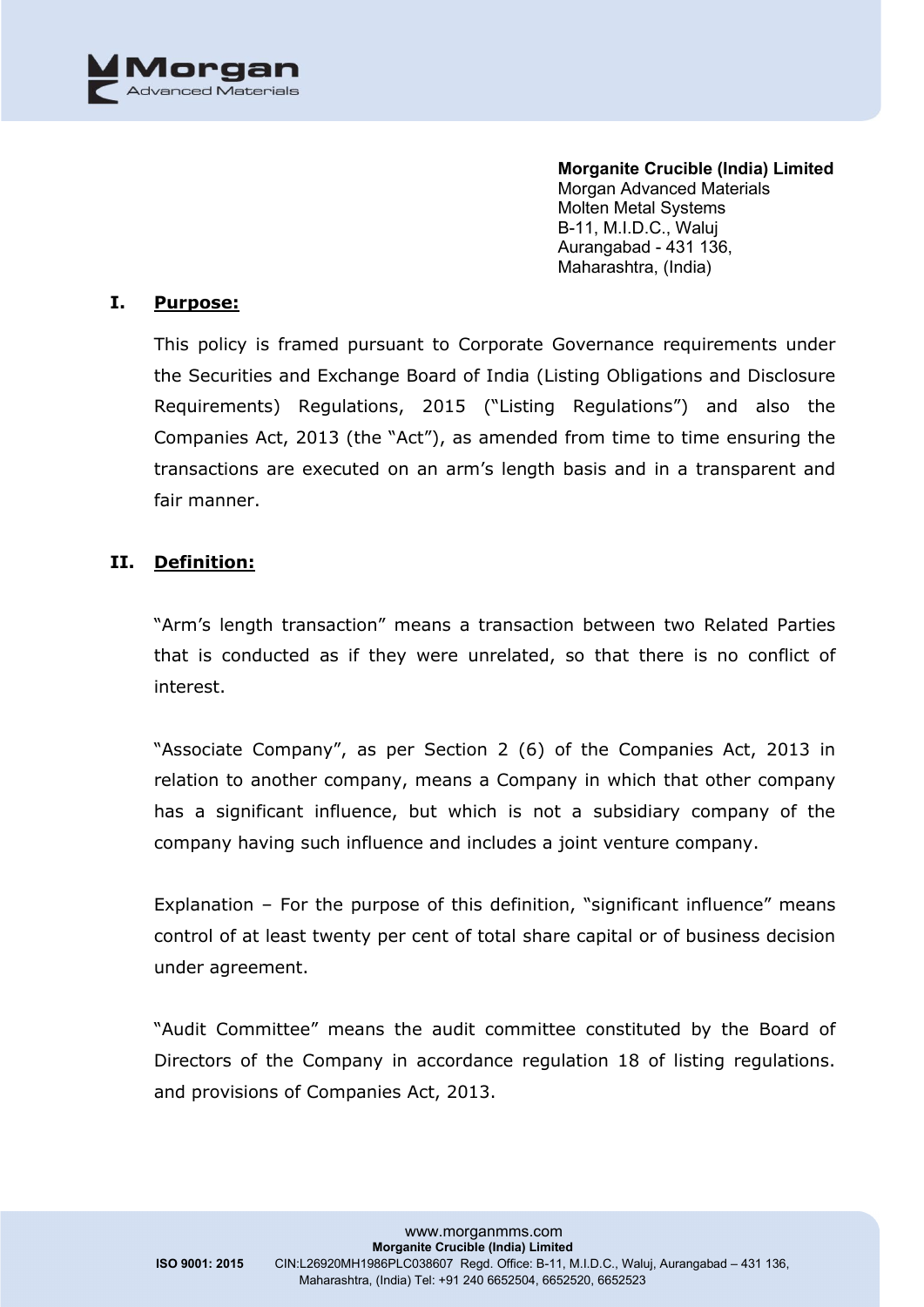

# $[2]$

"Board" means the Board of Directors of Morganite Crucible (India) Limited

"Company" means Morganite Crucible (India) Limited

"Group" the Morgan Advanced Material Plc

"Policy" means this Policy, as amended from time to time.

"Related Party" in relation to the Company means a party related with the Company in any of the ways as are laid down in section 2(76) of the Companies Act, 2013 and Regulation 23 of listing regulations as amended from time to time.

#### **III. Material Transaction Threshold:**

A transaction with a related party shall be considered material if the transaction(s) to be entered into individually or taken together with previous transactions during a financial year, exceeds ten percent of the annual consolidated turnover of the listed entity as per the last audited financial statements of the listed entity. Notwithstanding the above, a transaction involving payments made to a related party with respect to brand usage or royalty shall be considered material if the transaction(s) to be entered into individually or taken together with previous transactions during a financial year, exceed five percent of the annual consolidated turnover of the listed entity as per the last audited financial statements of the listed entity.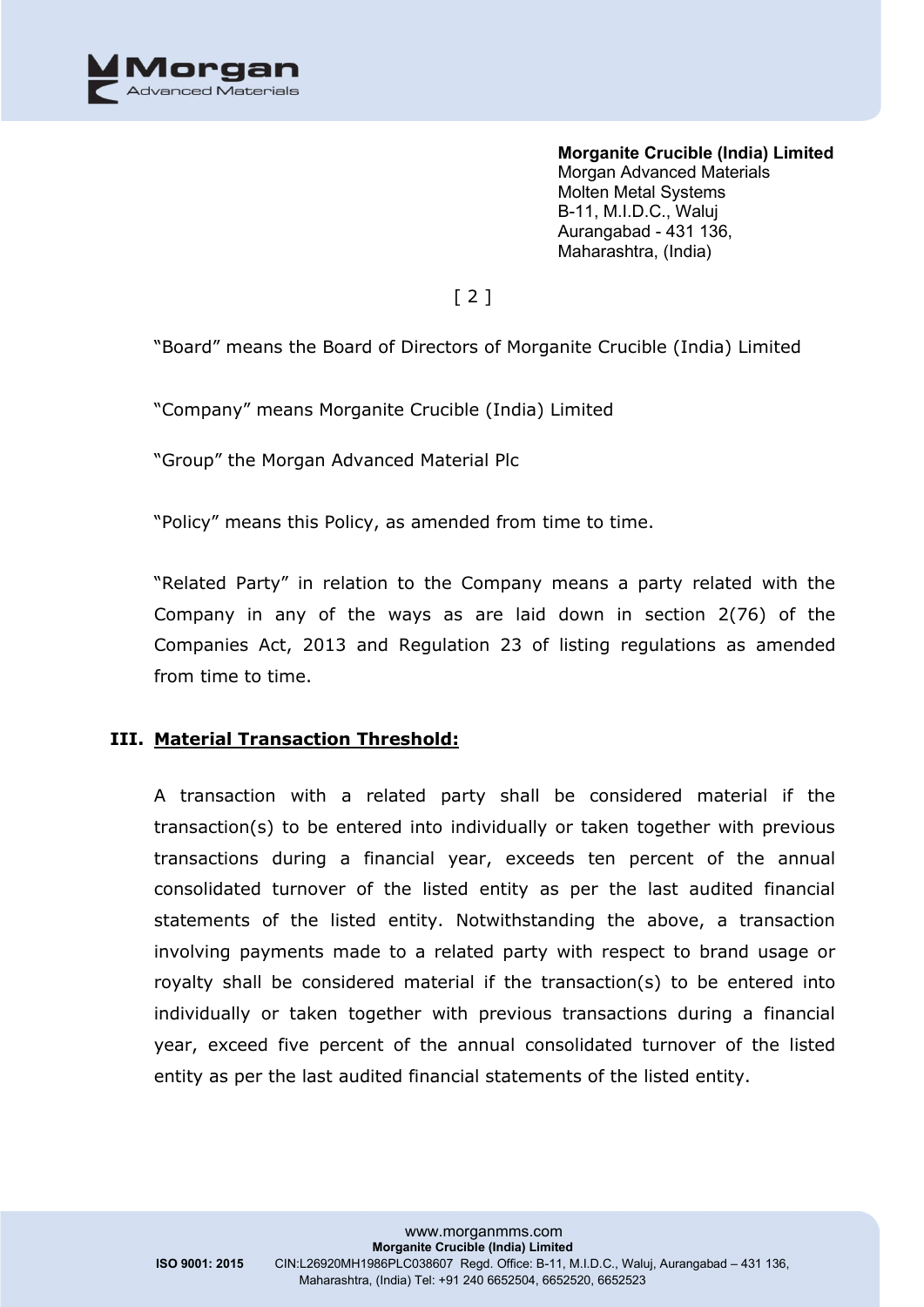

[ 3 ]

### **IV. Identification and Evaluation of Related Party Transaction:**

On the basis of declarations given and having associate/fellow subsidiary relationship with group, certain associate companies have been identified for the purpose of materiality and dealing as related party(ies).

As per provisions of Section 188 of the Companies Act, 2013 and other applicable regulations or law, the 'arm's length' relationship is required to be established with related parties.

#### **V. Procedure for Approval of Related Party Transactions:**

#### **a) Approval of the Audit Committee:**

All Related Party Transactions are required prior approval of the Audit Committee. However, the Company may obtain omnibus approval from the Audit Committee for such transactions, subject to compliances with the following conditions:

The Audit Committee shall lay down the criteria for granting the omnibus approval in line with the Policy on Related Party Transactions of the Company and such approval shall be applicable in respect of transactions which are repetitive in nature.

The Audit Committee shall satisfy itself the need for such omnibus approval and that such approval is in the interest of the Company.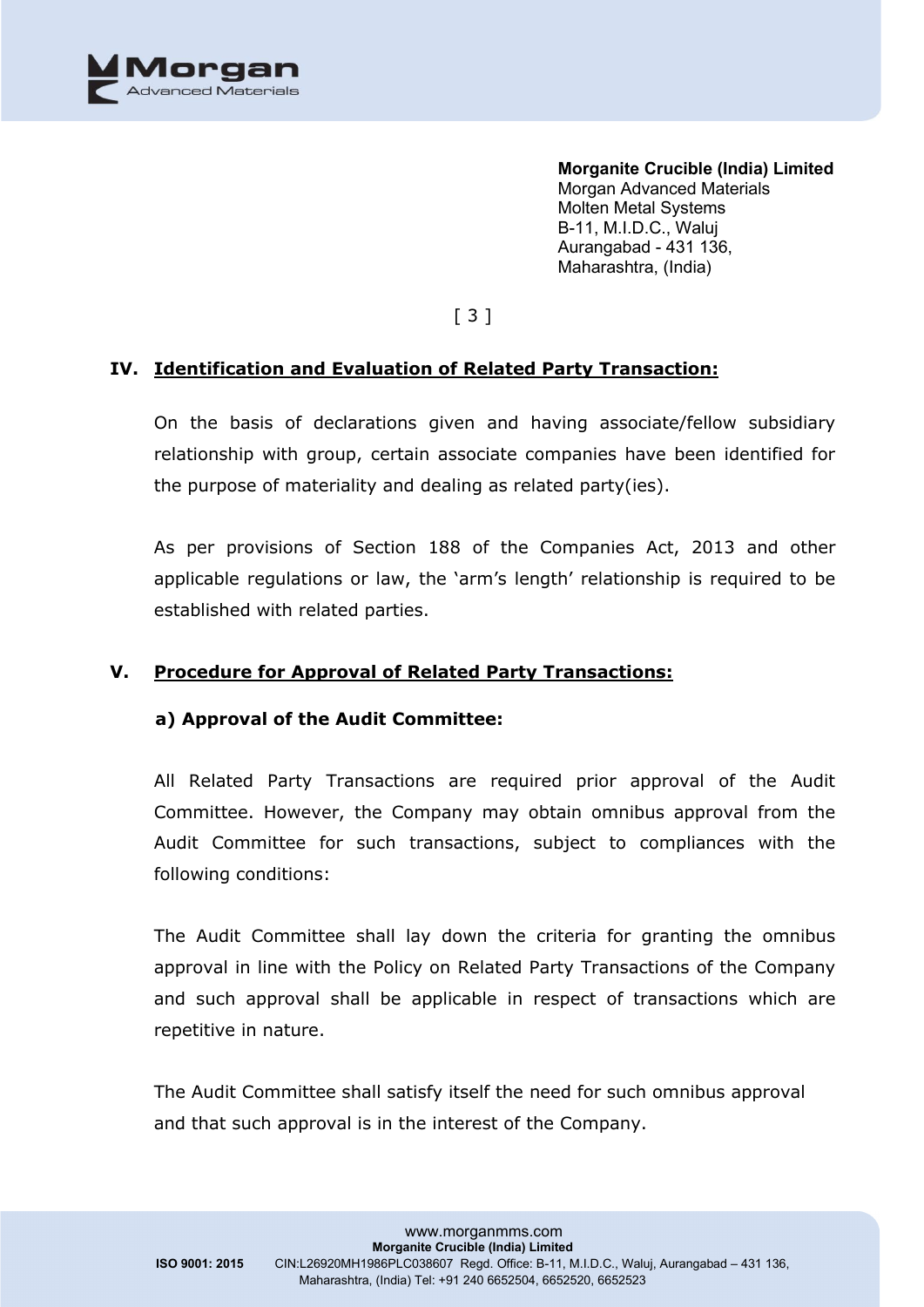

[ 4 ]

(i) the name/s of the Related Party, nature of transaction, period of transaction, maximum amount of transaction that can be entered into;

(ii) the indicative base price / current contracted price and the formula for variation in the price, if any, and

(iii) such other conditions as the Audit Committee may deem fit.

Provided that where the need for related party transaction cannot be foreseen and aforesaid details are not available, audit committee may grant omnibus approval for such transactions subject to their value not exceeding rupees one crore per transaction.

All material related party transactions and subsequent material modifications as defined by the audit committee shall require prior approval of the shareholders through resolution and no related party shall vote to approve such resolutions whether the entity is a related party to the particular transaction or not:

Provided that prior approval of the shareholders of a listed entity shall not be required for a related party transaction to which the listed subsidiary is a party but the listed entity is not a party, if regulation 23 and sub-regulation (2) of regulation 15 of these regulations are applicable to such listed subsidiary.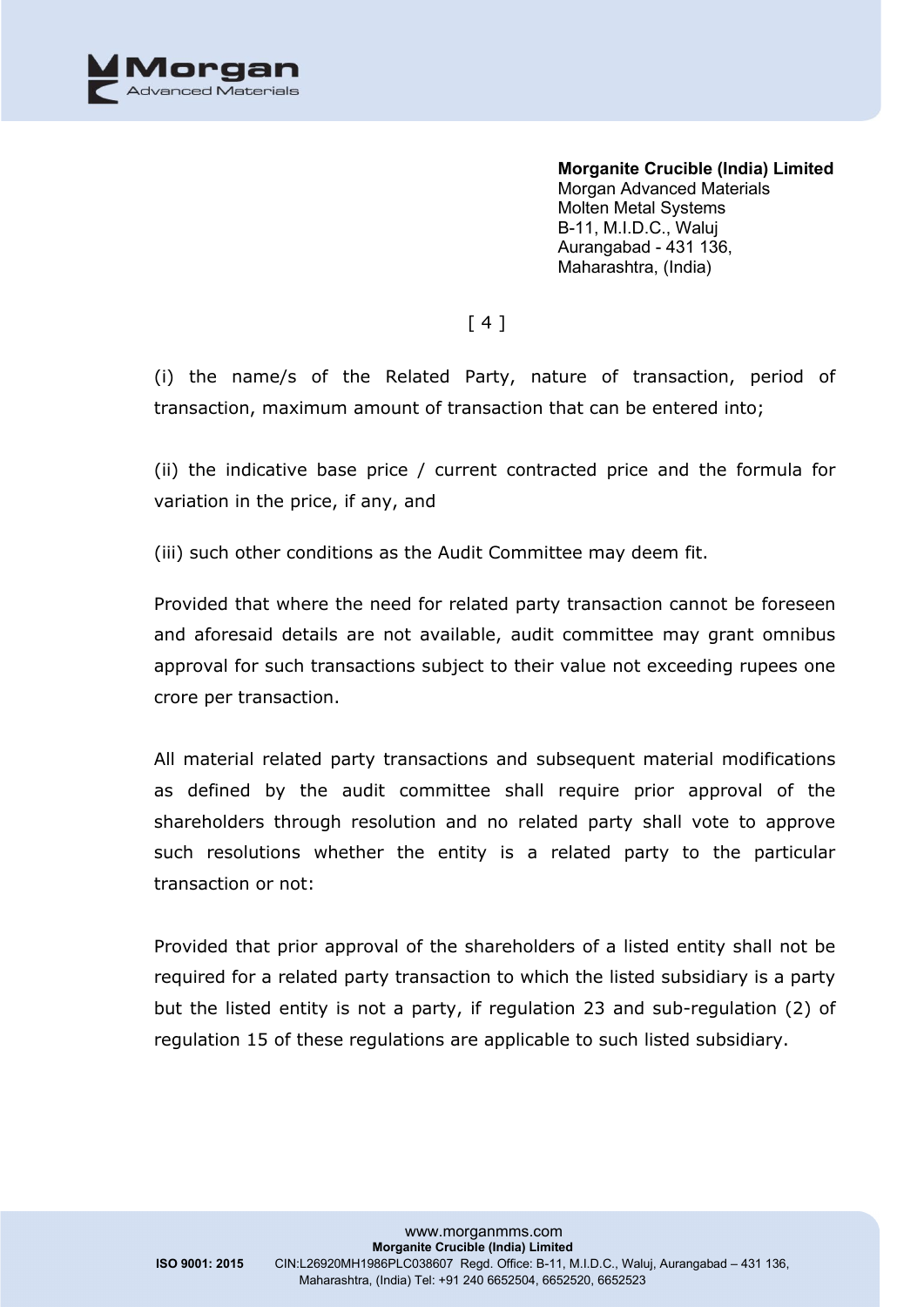

[ 5 ]

The Audit Committee shall review, at least on a quarterly basis, the details of RPTs entered into by the company pursuant to each of the omnibus approval given.

Such omnibus approvals shall be valid for a period not exceeding one year and shall require fresh approvals after the expiry of one year.

Where any contract or arrangement is entered into by a Director or any other employee, without obtaining the consent of the Audit Committee or approval by a Board or in the general meeting and if it is not ratified by the Audit Committee or Board or, as the case may be in subsequent Committee or Board Meeting, such contract or arrangement shall be voidable at the option of the Board or, as the case may be, of the shareholders and if the contract or arrangement is with a related party to any director, or is authorised by any other director, the directors concerned shall indemnify the company against any loss incurred by it.

#### **b) Approval of the Board of Directors:**

In case Audit Committee determines that a particular Related Party Transactions are required to be brought before the Board, then the Board shall consider and approve the same upon recommendation of Audit Committee.

The agenda of the Board Meeting at which approval for Related Party Transactions is sought shall disclose the necessary details as required under the Act and the Listing Agreement. Any Director / KMP having potential interest in any Related Party Transaction shall not participate in discussions and voting.